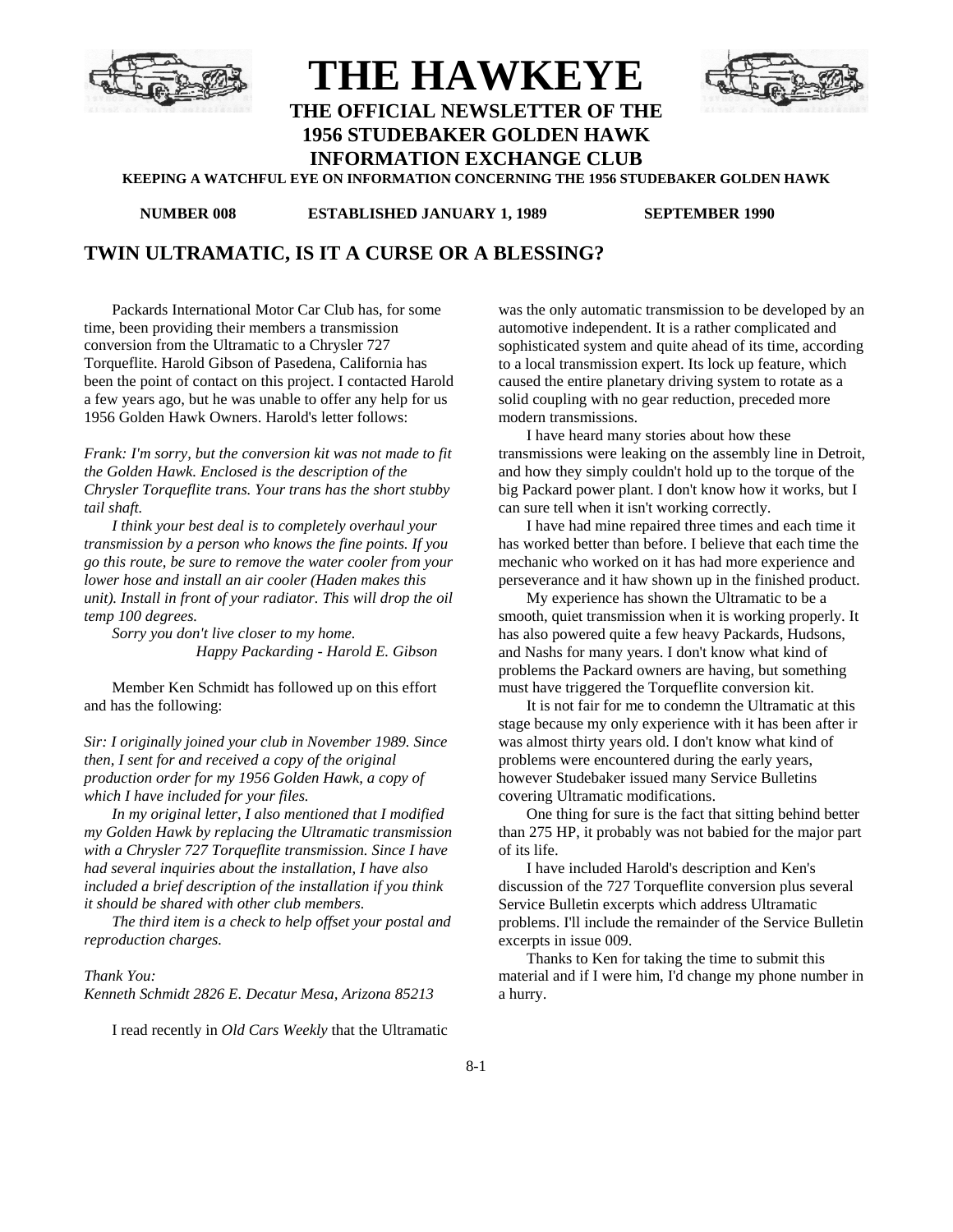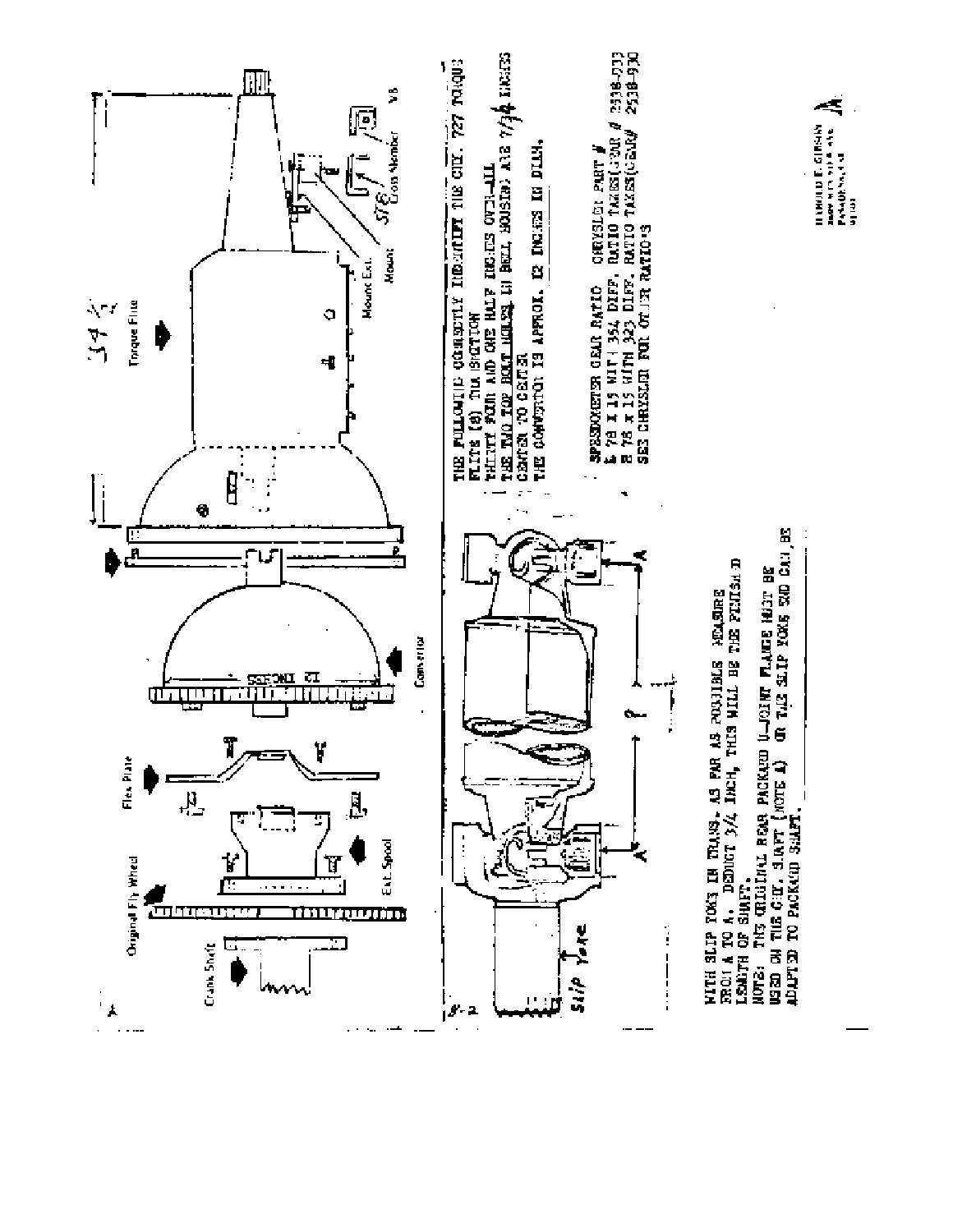#### **COLUMN HAFT.** ULTRANSTIC to TOROGRAPHITE **CONVERSION**

#### ADAPTER TIT:

The adapter hit was purchased from Earold Gibson, 3609 Mountain View Are, Pasadena, California, 91107. This is a partial kit since it was originally designed for installation of the torqueflite transmission into a 55/56 Packard car and only includes the parts to join the Packard motor to the Chrysler transmission. The remainder of parts must be fabricated similar to what I putline in the following test. Note: Harold's adapter plate must be cut down to the same external outline dimensions as the formueflite's masting. Harold did this modification for me.

#### BOTTUM ADAPTER PLATE:

The adapter plate relies on four botts in the upper half of the hellhousing. To add extra rigidity to the installation I cut out a small adapter plate to bolt the bottom of the transmission and motor together. (See Eigure 1 for a tracing of the adapter.) to use this adapter plate requires two additional notches bolted to the transmission and then to the engine by bolts installed via the notches.

#### TEASSAISSION MODIFICATIONS:

It was necessary to saw off three bosses from the transmission. The right side boss was eliminated to allow the Eip stick to be rerouted. The left side boss was eliminated because it hit the car's floor. The hottom boss was eliminated hecause it interfered with the transmission mount and cross-member.

#### **TESTIN MEDITE:**

The front engine mounts were not modified.

#### TRAUSILGEIOU MOUTH:

A 3/4 inch thick adapter was fabricated to allow the transmission to be holted to the original mount. This plate and the original modified nount allow clearance for the speedometer fitting in the transmission casting. See figure 2 for drawing of the transmission mount.

#### **BODY MODIFICATION:**

As noted in the last paragraph the rear of the transmission was raised as high as possible.<br>This results in the transmission and adapter plate rubbing the body. I removed the internal access floor plate, cut several 2 inch long slits between the access hole and the firewall.<br>and then bent the sheet netal away from the transmission until there was about 1/2 inch of clearance. The floor plate can than be replaced by drilling some new screw holes and sealing with silicon rubber.

#### **MOTE SILF:**

A new one piece drive shaft was fabricated. The rear of the transmission tail-shaft extends albost to the cross member which held the bearing for the two piece drive shaft. By enlarging the right side of the cross member hole (by about 1/2 inch) the universal joint will clear and the cross member can be left to retain body stiffness.

#### THROTTLE LINKSON:

Por the throttle linkage between the carburator and transmission, I obtained the linkage off of a Chrysler car with a 318 engine and a Torqueflite transmission and then salvaged the pivet points. The top pivet point was modified so it could be mounted between the intake manifold and the original left side throttle rod bracket. The bottom pivot point was mounted to the bottom of the transmission adapter plate with a piece of angle iron. Hew interconnecting rods were fabricated because the original ones were to short.

#### **GENE SHIFT LIBRACE:**

The shift linkage came from the same Chrysler mentioned above. The engine side pivot point was nounted on the engine, with a piece of angle iron, on the side of the flywheel cover plate. The other pivot point was mounted to a ideptor plate nounted to the frame. The linkage pivot rod was shorten and one arm was revelded at the correct angle. New connecting rods were fabricated because the original ones are too short.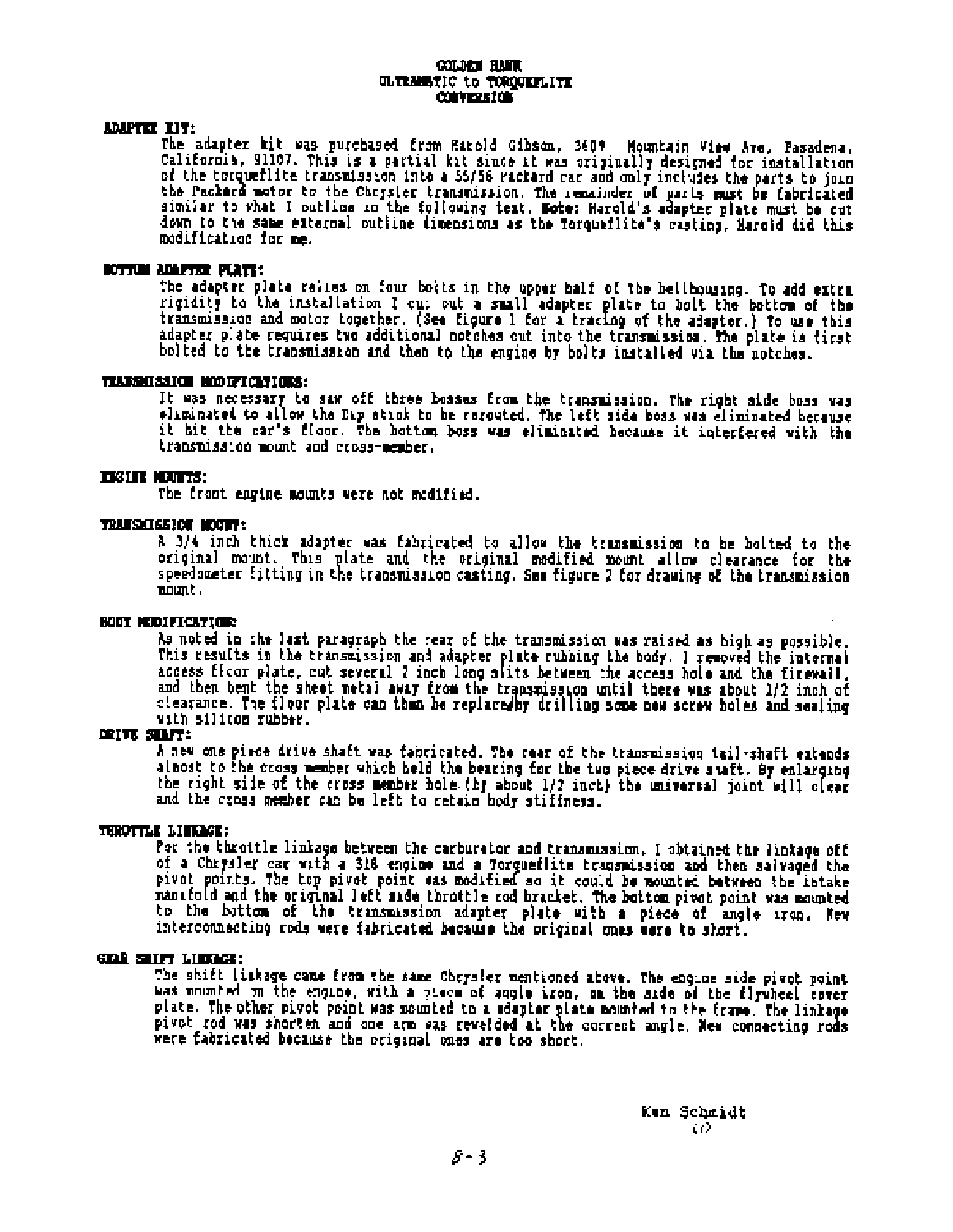#### STORAGLIC OIL LITES:

Now hydraulic oil home was used between the transmission and the radiator.

#### DIP STICK:

The original Torqueflite transmission dip stick and tube merm used. It was bent so it passed along side the transmission (were the boss was removed) and up to a fabricated bracket bolted to the engine with the back exhaust manifold bolt.

#### SPECIMENT CURE:

I purchased a new speedometer Chrysler cuble and cut it off just in front of the transmission connector. The plastic tube remaining in the connector was drilled out to the same size as the outside of the original Studebake

## PART/REFERAL SERVERS

I removed the Studebaker park/neutral switch and wired in the forquefilte switch with a sciencid as shown in the attached schematic on the bottom of this sheet.

#### **CIENTST FIFTS:**

I do not know what monifications, if any, would be required. I had a new set fabricated by a local muffler shop when I completed the installation.

That's about it in a nutshell, if you have additional quastions please write or call.

Kenneth Schmidt 2826 E Decatur Mesa Ar \$5213 Phone 602-832-5925



Ken Schmidt 142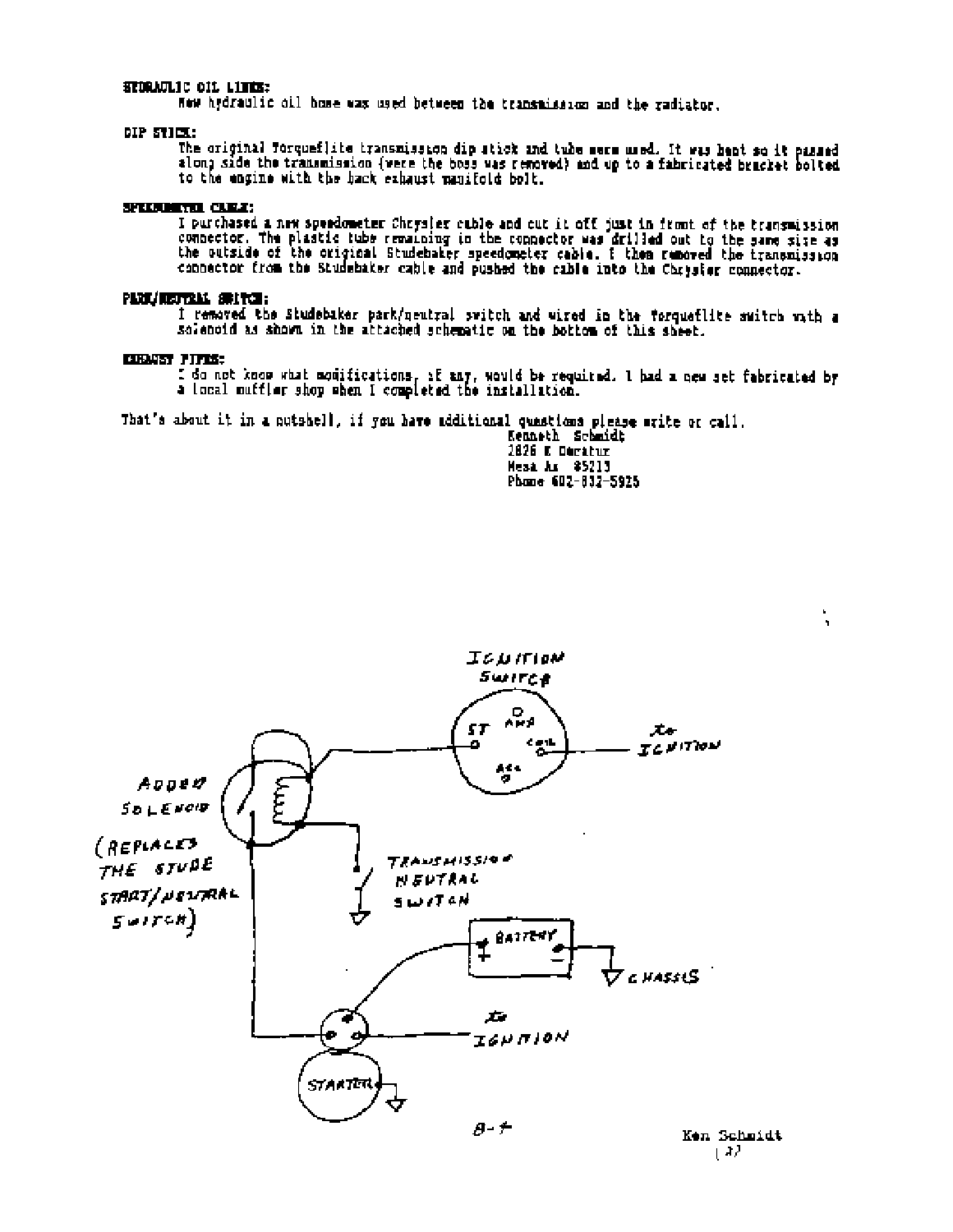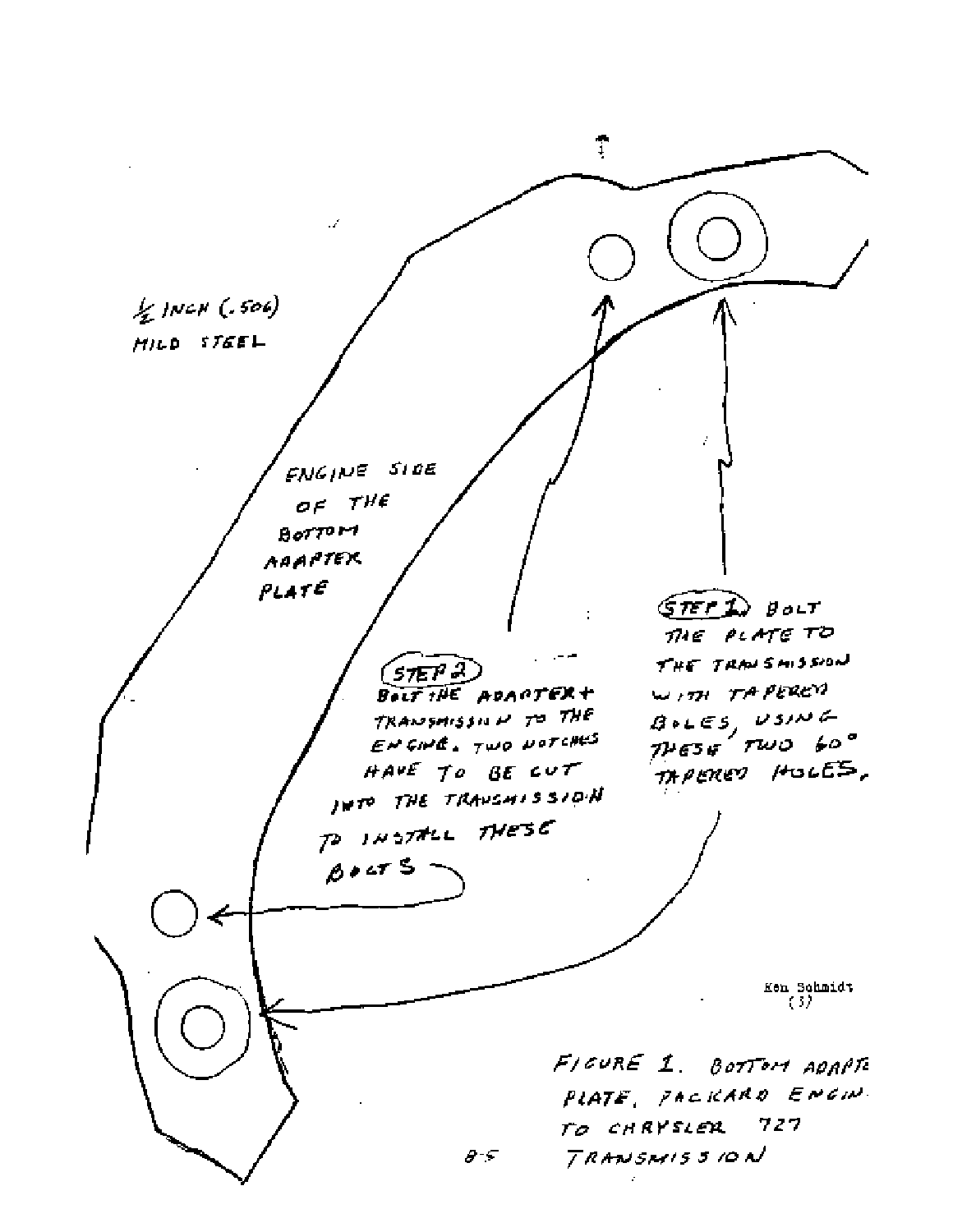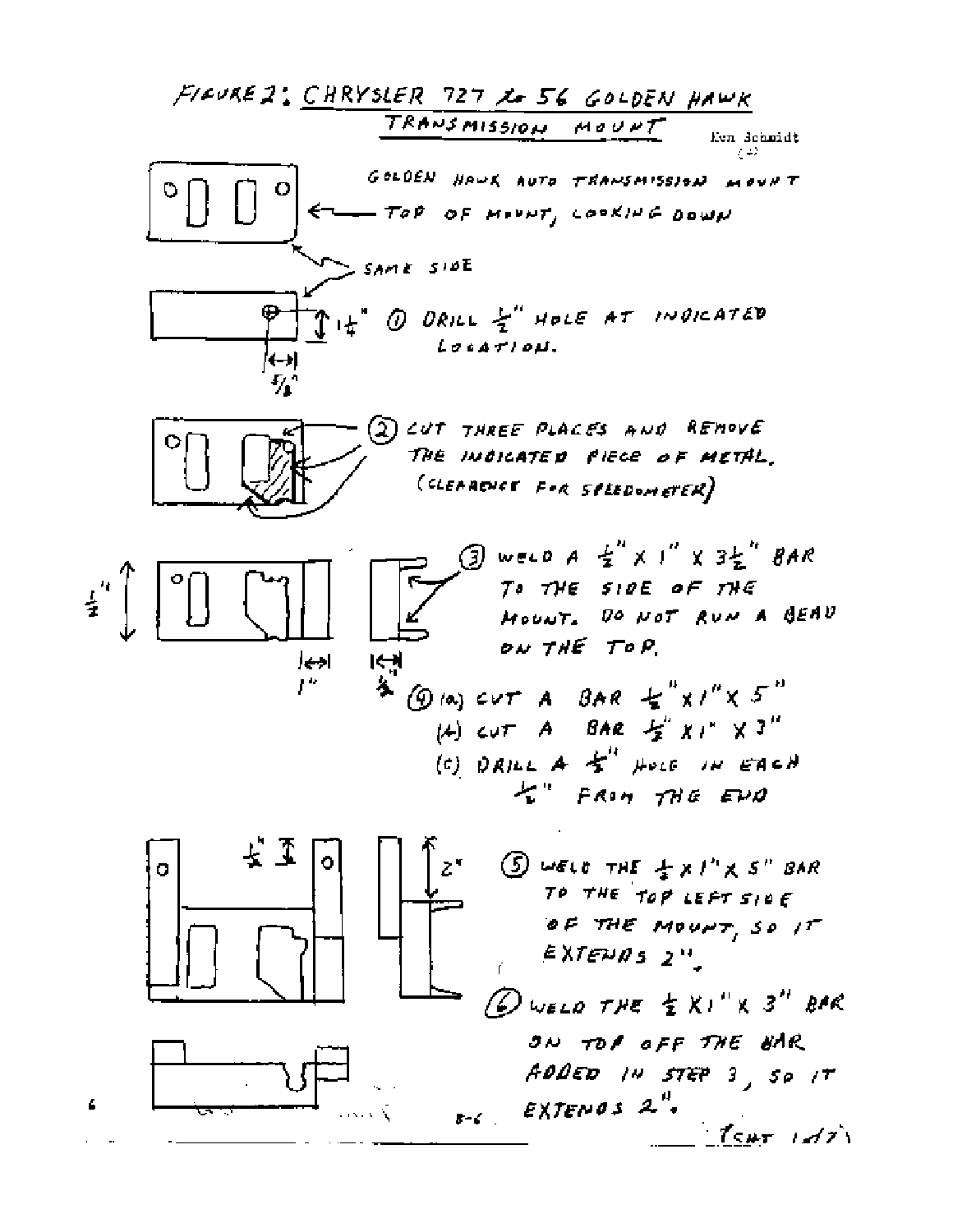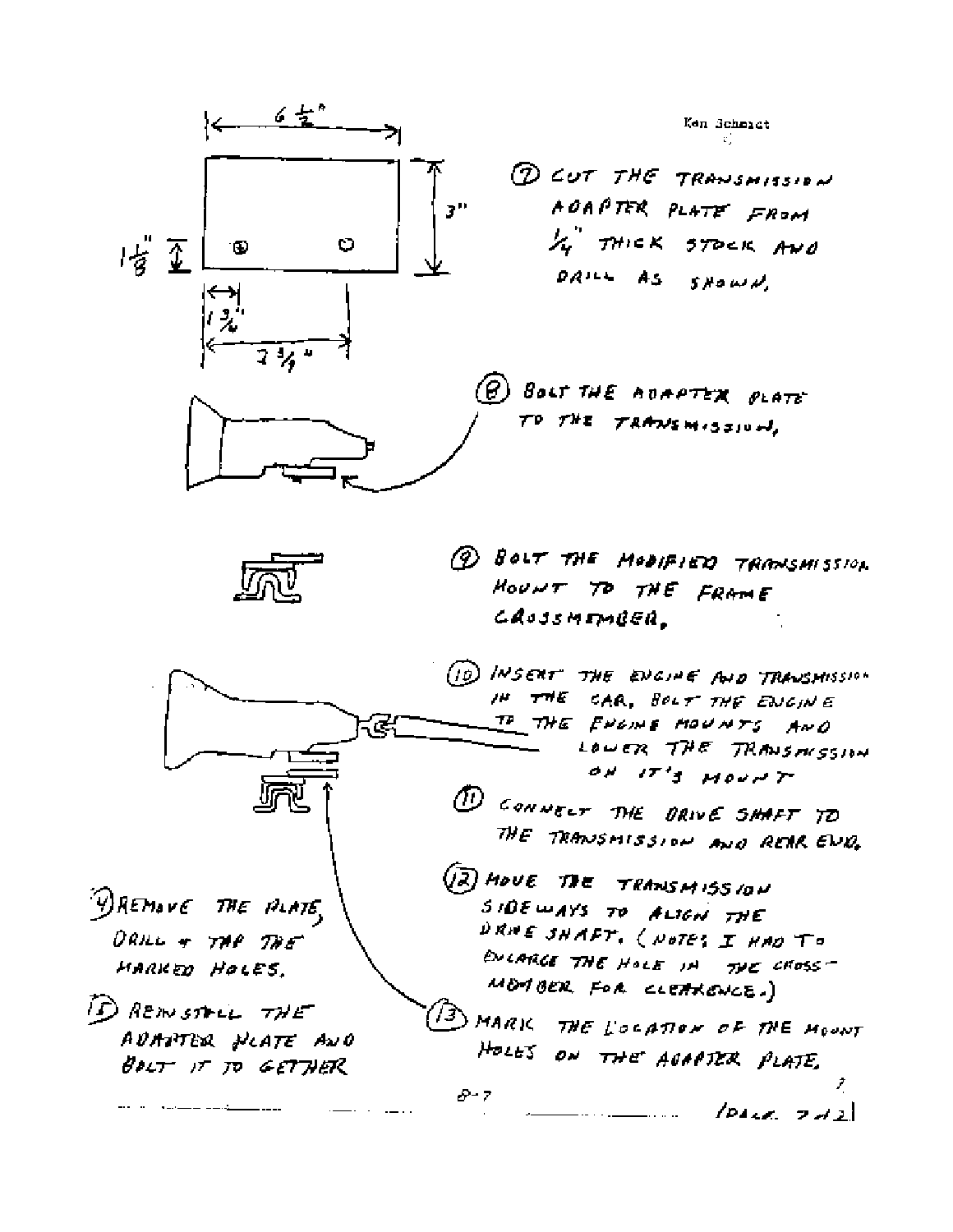# ULTRANATIC TRANSMISSION THROTTLE LINKAGE ADJUSTMENT - 68J

ەرلا 115مىغ 13 مىڭ Planse record this neticle on Service Bulletin

Reference page 184 of the back of the framewission section of your 1956 Pointness Car Shop Manual.

To provide a shoother shift and better shift pastern, the nojuster to crons-anaft rod is now assembled in the center hole of ine cross-shaft lever. This is a cannge from the original apocification in the 1956 Passenger Car Shop Wennel to install the adjuster to creas-sourc rod in the lawer apie of the cross-thaft lever.

This resisted should be made in cases share Fough Shifting of early shift speeds cannot be corrected by a complete throttle linkage ad-Juntaear.

### LOW RANGE BRAKE INFORMATION -**ULTRAMATIC**

04, 314 (س) (054

Please record this article on the Service Bulletin Befarence juge 188 at the end of the Framenizzion section of your 1956 fassenger Car Shop Nammal.

Early Ultramatic transmissions incorporated two coll aprings in the fow range brake assembly: an inner spring and an outer spring.

In later production weits, the inner spring vas climinated and the design of the valve body nanifold separator plate car changed. These senifications went into effect with transminsion serial number \$-2443. The reason for these changes sas to overcase possible occurreaces of eagine "flate" or "run-away" during the transmission upshift from low range converter to high range converter,

Transmissions incorporating the foregoing changes, in hope instances, were found to be susceptible to a harma or solay los range brave band application on deceleration at approximately 9 apk. The low range brake inner spring recently was reinstated to overcome the possibility of notay band application. Engineering tests indicated that the late design separator plate, Part No. 8489478, would adequately minisize engine "Tinze" with the two springs in the low tange brake. The inner spring was reinstated in transalacions staring with scribl RUMBER S-4024

The foregoing data may be summarized as fallous:

#### Châur L

The Springs and Early Separator Plate Prior to-3-24.83

Engine "res-avay" or "fiste" eight occaslonally be encountered in Group 1 Changelesians. If me, install only the latest design separator Plate, Part No. 4488478.

#### CROUP<sub>2</sub>

#### One Spring and Late Separator Plate Referen  $5 - 7043 = 5 - 1020$

If harak hang application is encountered in Oroco 2 transmissions, install the low range brake longt spring, Mart No. 470163.

#### CROUP<sub>3</sub>

Two Springs and Late Separator Piate After Number S-4100

#### FRONT PUMP RESTRICTION -ULTRANATIC TRANSMISSION -56J MODEL

 $E_0 = 314$   $E_0 / 100$ 

Please record this article on the Service Pulletin Reference Page at the and of the ditramatic framsaission section of your JOSO Cassenger Car Shop Manual.

A fee cases have been found of a restriction in the kigh range slutch off passage in the fromt nump of Citraentic Craminations. This restriction is dauged by the core shifting when

the pamp housings are cast. If the passage in restricted, possible engine raceavay an low fange converter to algh fange converter upshifts may occur, or the high range slutch may burn out pressiuraly.

It is advisable when replacing a burned out high range clutch or om a complaint of engine PECTATES under the conditions described, that am ol! flow trat be made to determine if any rentriction stists in the oil passage.

The all flaw test may be made as follows:

Place the complete front punp assembly in a shaller pas sith the pusp plate uprace and in a horizontal position, Use a small funnel with the end tempered to obtain a close fit in the high range old circuit hote of the pump plate as shown in Fig. 2.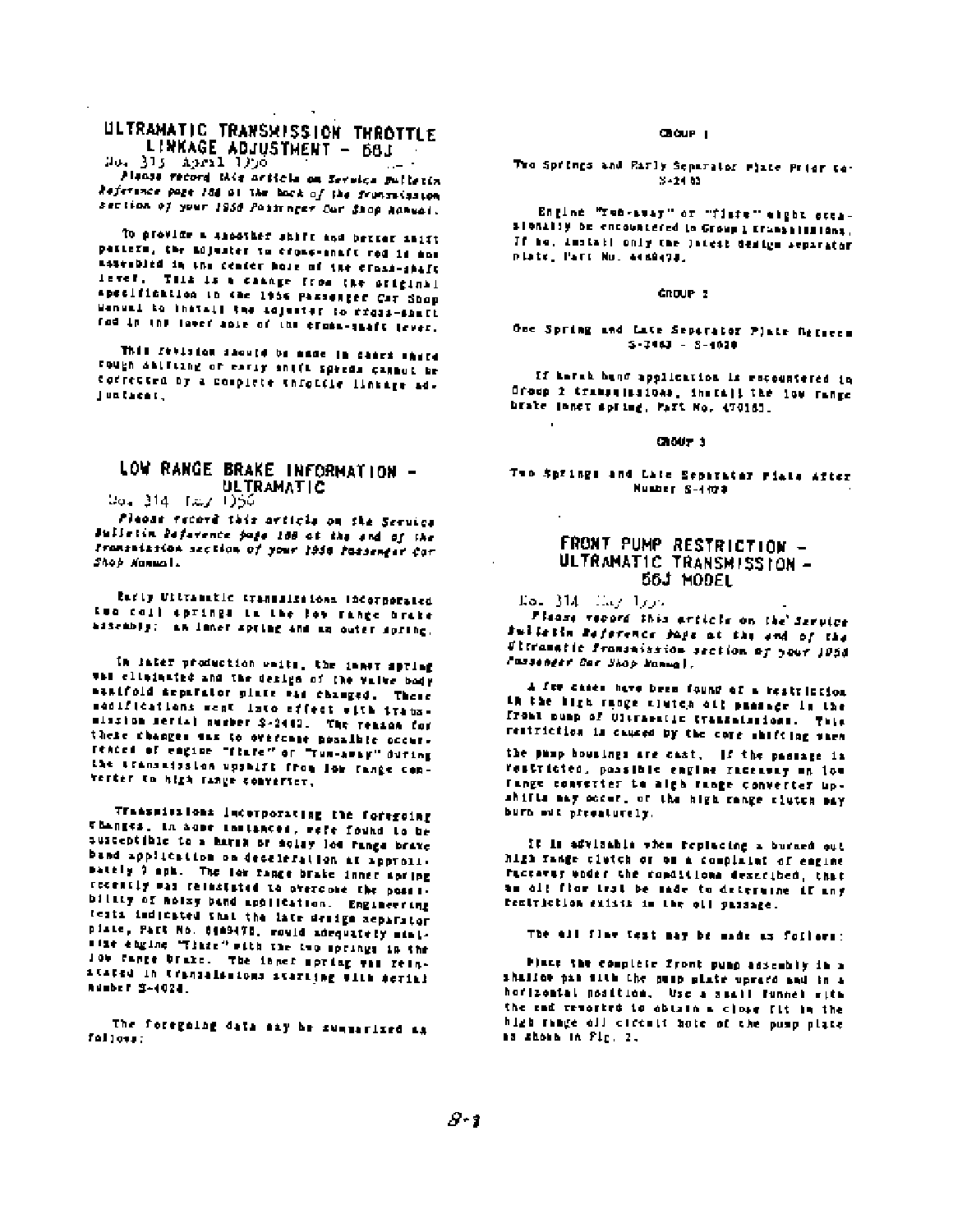

Use only Autoestic Transmission Fluid during the seat. To obtain accurate reaults, at is important that the respersions of the fluid is between 05<sup>0</sup> F, and 75<sup>0</sup> F, Pour emough field in the funnel to fill the high range passage in the pump, silon the fixed to drain does to a level slightly above the funnel spout. At this time, powr an additional 1/2 pint of transminsion field in the funnel and observe the time regulted for the fluid level to reach the preceteralize level.

If it requires sate than 2 minutes and it setonda for passage of the 1/1 pint of field, it will indicate the passage is restricted and the pusp should be replaced. Heprat the test if featriction is indicated before replacing the poso.

# SHIFT SPEEDS -<br>ULTRAHATIC TRANSMISSION No. 315 June 1956

Planse vecord this orticle on the Service Pulletin Seference page of the end of the Sitramatic tromanission accilin of your 1950 Possenger Car Shop Nonvel.

Listed belor are the shift speeds for 1954 Golden Hawk nodsis equipped with Ultramstic transmission, This shift speed data does not DESCARDERLY FIX limits for engits points but in intended to serve as a general pattern which in subject to slight variations.

#### 'D SELECTOR LEYER POSITION

|                           | NUC TO NUD        | FIRD to IDAC      |
|---------------------------|-------------------|-------------------|
| Light throttle spshift    | 23-28 mmh.        | <b>**********</b> |
| Kickdorn upskift          | 65-95 mpL.        | ----------        |
| Maximus bichdows          | <b>**********</b> | 70-10 mph.        |
| Closed throttle dormshift | <b>**********</b> | $20 - 25$ aph.    |

#### **D' SELECTOR LEVER POSITION**

|                           | LIC to HIC        | KOLD Co FORD   | HOD to LAC        | IRD to HRC | TRC to LRC     |
|---------------------------|-------------------|----------------|-------------------|------------|----------------|
| Light throttle mpshift    | $17 - 33$ mph.    | $22 - 20$ hph. | <b></b>           | ---------- | ----------     |
| <b>Licedern undhift</b>   |                   | (10.1)         |                   | ---------- | --**--*---     |
| MASINER RICKCOMB.         | <b>**********</b> | ----------     | 40-50 meh.        | 70-10 ND). | 40-10 шрћ.     |
| Closed throughe decastift |                   | ----------     | <b>**********</b> | 30-33 mpm. | $10 - 15$ mok. |

## RANUAL LOW SELECTOR LEVER POSITION

|                           | шето по          | LAD to LAC                 |
|---------------------------|------------------|----------------------------|
| Light thrattle speaked    | 23-28 MSL.       | <b>FAAR------</b>          |
| Kichdown uprhift          | (11.11)(1)       | ----------                 |
| MARINNE Elekdewa          | <b>+++++++++</b> | 40-50 aph.                 |
| Closed throttle domainift | ----------       | 20-35 ppk.                 |
| LRC + Law Mange Convertir |                  | MBC - High Ringe Converts: |

HRD - High Renge Direct LED - Low Mange Direct

# LOW SPEED GOVERNOR -ULTRAHATIC TRANSHISSION

- No. 315 للردل سنفال

Planne record this orticle on the Service Bulletin Reference page at the end of the Pitromatic Framomission section of your 1056 Possenger Car Shop Nammal.

A men Lor Speed Governot Assegbly, PAFL NA. 4440117, has been released. After present stock of Mo. 410334 Los Spord Governor Assembly is exhausted, the PACLE Department officially tute and corry the intest Part No. 6480021.

This change was sade to elisinate possible Interference of the governor with the rear of The Classagianion came, The new low speed governor went into production effective with CERRANIZAÇON REFINI ES-1935.

| RD      | HOLD to LAC       | IRD to HRC | TRC to LRC |
|---------|-------------------|------------|------------|
| Ь.      | <b></b>           | ---------- | ---------- |
|         | ----------        |            | --**--*--- |
|         | 40-50 meh.        | 70-10 mph. | 40-50 mph. |
| <b></b> | <b>**********</b> | 20-25 mpm. | 10-15 mok. |
|         |                   |            |            |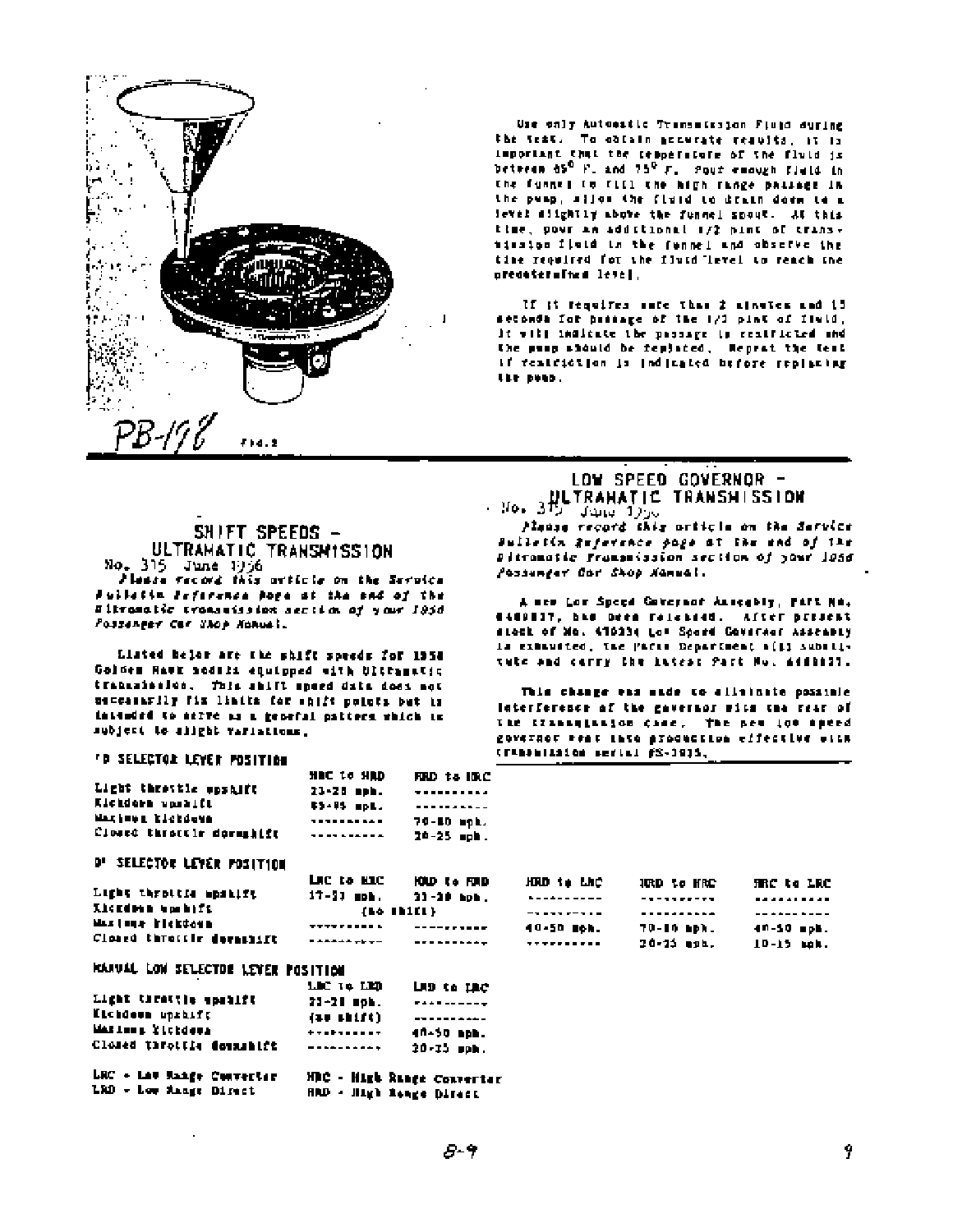**BILL GLASS** VALHALLA, NEW YORK Enclosed are some pictures of entire front end rebuild that we undertook, just as we were going to assemble the car. I noticed thrings that just did not look quite right, so we replaced everything associated with the front end.

Two weeks egg, Ellen and I mated the transmission to the engine and then installed the engine.

After having all the major components. around, as we were ready to install, we dismantled all of them and vere quite surprised to find very little wear in the starter motor, or denerator. But the front and was enother story. The upper control arm bushings were completely worn, and disfigured, plus the lower bushings were marginal. I also replaced the pan on front X-member that the steering beil crank rides on. Years ago most people never knew that there was a fitting there for fubrication, and over the users that pin would MEAR.

Each day as we go along, we chacover new gréase fittings that ware forgotten by owners. and mechanics alike. To solve this dilama. after cleanings part(s), and essembling, we lubricate than paint the fitting a bright red or uellow depending on visibility. This serves two fenctions. One, showing where the fitting is and two, by being psinted, it lells me that during. essemble we did in fact lubricate.

for anyone needing to remove paint from small parts or assemblics lot me recommend a product from W. W. Greingers, celled PAINT. AND DECAL REMOYER, comes in a spray can, and is inexpensive, but the good thing is that not only does it work quick, the spray pattern lots you sim the material and keep it confined.

At this point, I sm getting too perticular on. how a part does look, in the scope of assembly. Example, the hood hinge. Heck, could have just. put it in place but no! I had to take it apart, sand blast the hings, prime and paint. This is what is happening, it am going for prize viening looks on things robody will ever see.

As for as being totally stupid, I just vent out and bought a 1947 Commonder Convertible. I need this like a hole in the head, but since I naw knaw Studes, how can I go wrong?

Came across on old TURNING WHEELS column on TYPE A transmission fluid. It basically tells you that you can use either Ford. or GM Dexron, but don't mix the two. Angbody have any other ideas? I was also informed that unless you have a solid body, and Ultramatic will not work or shift properly. Something to do with springs and such, so I am weiting to

have transmission serviced ance car is done rather than having it gone over off the car.

Does anyone have pictures or diagrams of replecament westher stripping in place or. installation procedures? Big quastion, is thereany gap between front fender and westher strip. or is outer sheet metal butted up tight?

if you or anyone could, I would sporeciate. any photos of how front fenders are mated with chassis frame. I remember specers being used between frame and sheat metal, but do not know if that was bacause can was hit once on if it was that SDP at the factor u

Have you or anyone had any chrome work. dane, and if so were you satisfied?

i am not sure that I told you that Ellen and L run a pad transfer and silk screening company. called BBAT/MRS. D'S TEES, The BBAT stends for BILLY'S BUCK A TRAIN Enclosed I sent you free, a sample of a 56 Golden Hawk T shart, [1] just did it for muself, but everyone sous I should sell them. SO, if you think the quuswould buy them let me know, or put it in the newsletter with a suggested price of \$9,95  $\star$  . \$1.50 postege.

DENNIS LARKINS SANTA FE. NEW MEXICO

Thanks for the back issues of the Hawkeue. I'm afready delighted to have joined the Club. l've enclosed a modest sum to help caver. expenses (a bargain at any price). The learned that my car was the 19th produced at the LA plant and finally found my engine number.

I have some confusion about the correct paint. scheme for the early models and would like. some input from a knowledgeable person. This car also needs complete re-upholstery. including headliner. I'm going to attempt to reconstruct the headlings with van beadlings. material es per Hawkeye auggestion.

I'm interested in finding original type. materials for the seats and door panels also. l'difike to find a set of orronnel seat belta as mine wore loot somewhere along the line. Tid. sisg like to find a NOS gear selector indicator. for the steering column and a new shifter knob-

One of my wine wheel covers has stanted to fall apart and lost a few wires. I'd like to buy either are good one or another "junker" for parts, i elso meed a "dual quad" air cleaner. Keep up the good work.

**ADDRESS CHANGE:** 

DEBORAH SHIPIDNE 3650 W. Sahuaro Divide Tucson, Arizona 85741 602-744-9739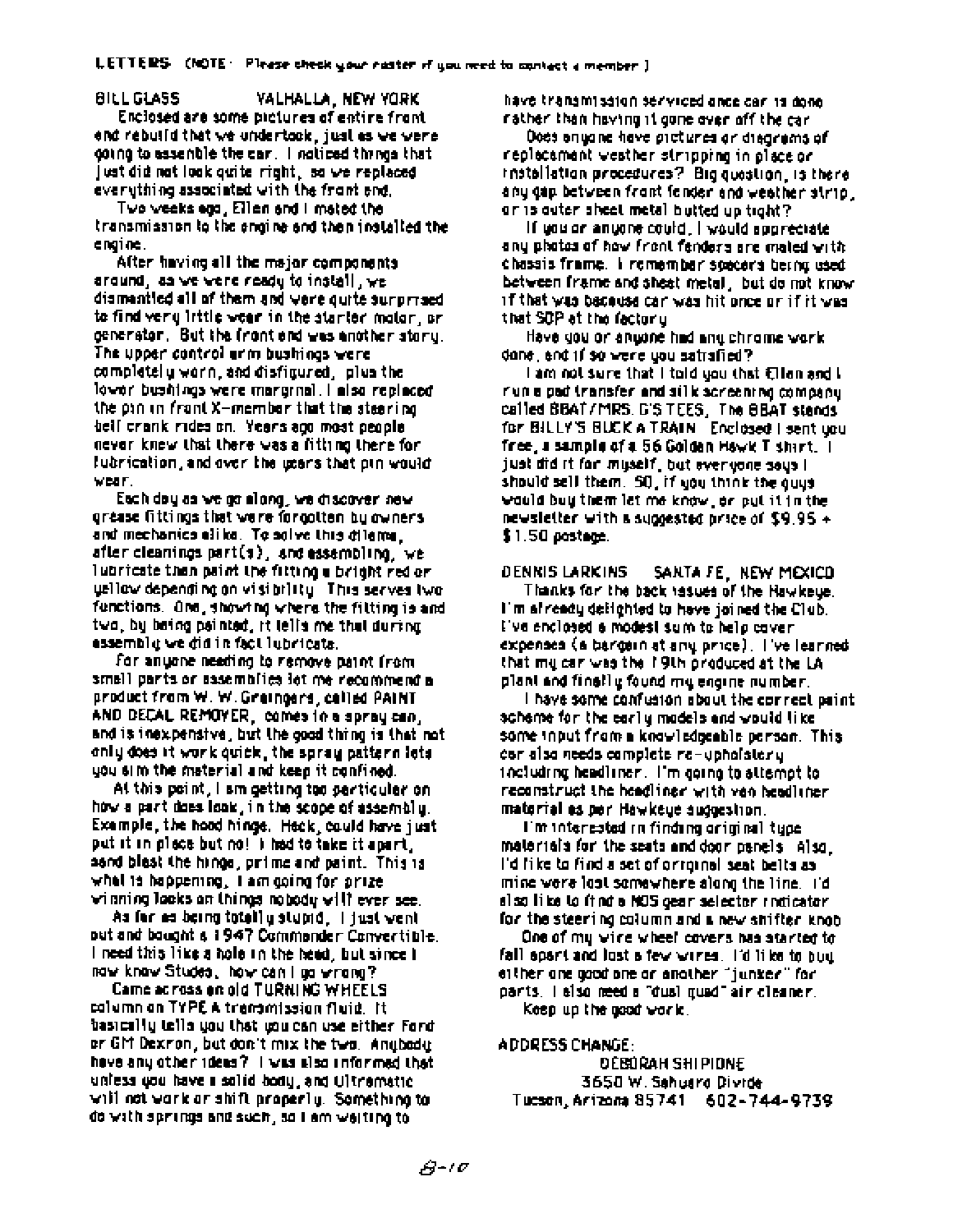To: Hawkeye

Notes on Distributor Replacement - I recently had a distributor failure on a 62 Hawk. I pulled the distributor and utilized a local shop<br>to rebuild the unit. To reinstall the distributor, I rotated the engine to place the timing on the "IGN" mark. This required that I pull the laft bank valve cover off so that I could ensure that I was on 1 cylinder by observing that the No. 1 cylinder intake valve had No. closed prior to coming up on the "IGN" mark on the damper wheel. When I tried to install the distributor, I found that I could not fully seat the distributor because the slot for the oil pump drive did not align with the distributor shaft oil pump drive.

The shop manual instructions say to place the distributor in and it doesn't align with the oil pump drive slot to put slight down if pressure on the distributor and crank the engine using the starter The rotation of the distributor together with a slight downmotor. ward pressure will then allow the oil pump shaft of the distributor to engage the slot of the oil pump. I did not like that solution as it destroyed the timing relationship that I had verified.

So I made my own tool to allow me to rotate the oil pump slot to match the Cylinder No. 1 position of the distributor shaft while the engine is in the No. 1 firing position ("IGN" on the damper wheel). A drawing of the tool that I built is as shown below. The tool also allows one to pre-oil the engine by using a 3/8 in. drive drill motor to drive the oil pump when the distributor is removed. The drill motor must have CCW rotation (same as distributor rotation) and one must verify that oil pressure is achieved when turning the oil pump using the shaft driven by the drill motor.



56 GH Frame - Does your 56 GH have a weak frame? No if no rust decay has occurred for the frame, body floor pan or "hog troughs" over the 34 years of the 56 GH existence. I have 3 hawks that exhibit a "weak frame". One easy check to determine overall condition of frame and hody members is to jack up any one of the four corners of the frame and see if you can open and shut both doors. If you can't open and shut the doors the condition of the car indicates that the frame is flexing. How do you rectify that problem? One way is to remove the body from the frame and replace all areas of the body floor pan and "hoq" troughs" which exhibit rust decay since they provide strenghthening of the frame. The "new" unibody construction, as used on many new cars, relies soley on body members (no frame members) to provide rigidity.

I have all of Dick Datson's books on the Hawk and chose not to add up to an inch thick fiber glass reinforced apoxy to "hope that I fixed the problem". None of his solutions appealed to me. Since I am a registered professional engineer, I , with advice from engineering associates designed my own frame strenghthener. I also repair hog trough areas and body floor pan areas by sectioning in new metal in those areas which have exhibited rust decay.

A Horror Story - This story explains what can happen if you paint over existent auto body paint. I purchased one of my 62 GT Hawks from a gentleman who had did an amateur restoration just prior to my pur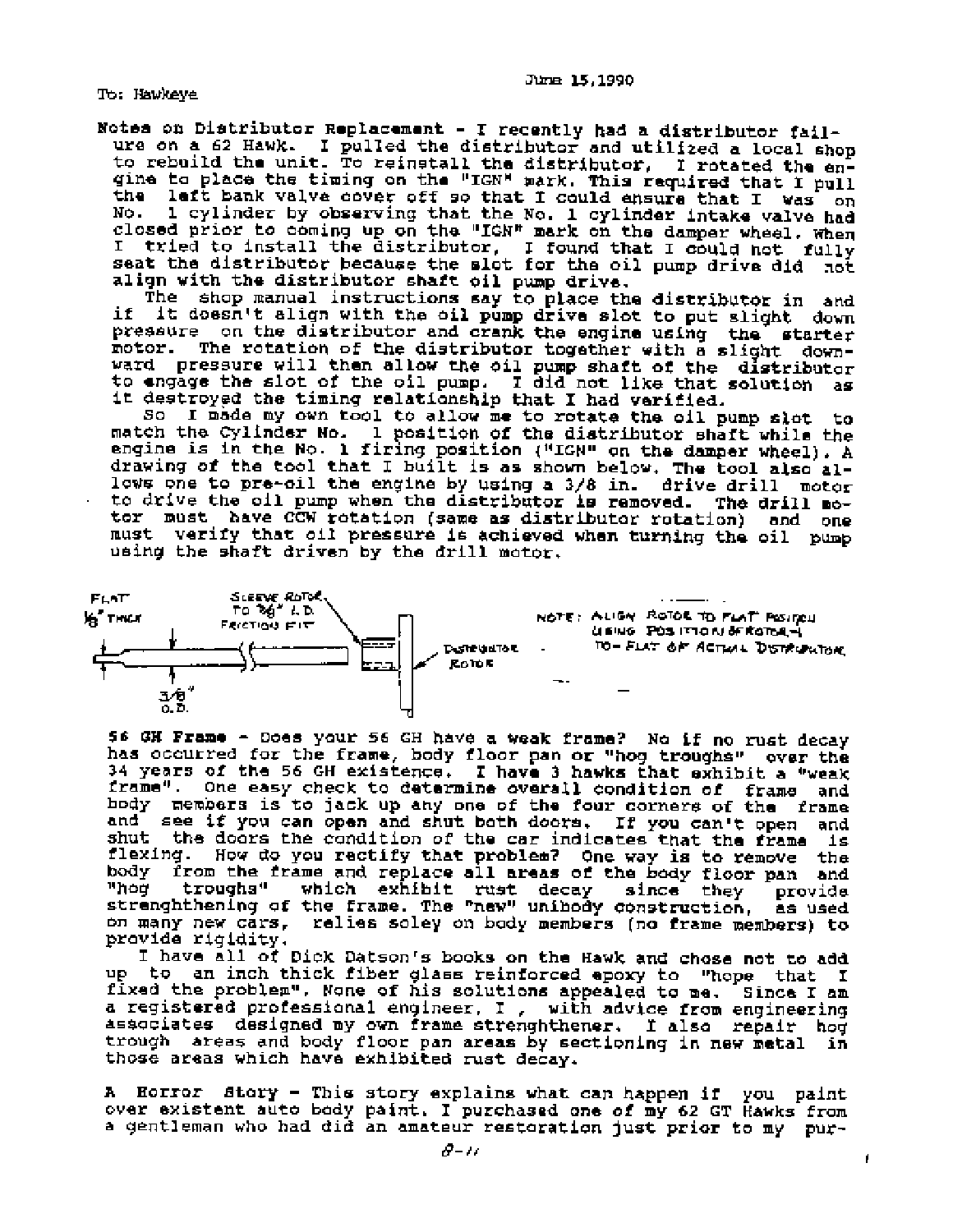chase of the car. I purchased the car in 1985. The paint job accomlished by the seller was application of new paint over the original paint. Today the paint is peeling off in areas or developing extensive surface cracking. Worse than that, however, is the cancerous rust that is occurring <u>under</u> the paint due to rust from the back-side of the front and rear fenders. That's the problem one faces if a body shop repaints the car. They will not remove the fenders and will section in new metal only when conditions are significantly Often they will apply "bondo" over the rusr-out pin detioriated. holes in the fender and paint over that.

My paint jobs involve removal of all 4 fenders so that I take care any rust-out areas by removal of the rusted out section and secоĒ tioning in new sheet metal. I do utilize sheet metal sections which I have been able to obtain from a salvage yard when available. Other-<br>wise I order the required sheet metal section from Classic Enterprises. This includes repair of body panel members not accessible unless the fenders are removed. I then paint the entire fender and body areas with a 2-part epoxy primer prior to application of member primer-surfacer. This provides the rust protection for the sheet metal. Final or color finish is applied after only after ensuring smoothness of the surface areas. The underside or backside of the fender is undercoated prior to installation on the body. The body panel areas are also undercoated prior to installation of the fenders.

I did a "quickie" paint job on the 1964 Cruiser but I was very careful in preparation of the surface prior to applying finish coat paint. I washed the entire car using Windex initially. This was followed by washing with a strong detergent. Extra care was used in areas next to body trim and weather strip rubber. A tooth brush was used to make sure that dirt wax and or grease was removed at the body next to any moulding which was on the car. I then used the product Prepsol which is a solvent to clean the entire surface area to ensure that all wax and grease was removed prior to any sanding operations. I then spot-sanded out any rust areas down to clean metal. After spot finishing these areas the entire car was wet sanded to remove surface gloss of the factory paint and to reduce thickness of the old paint. A sealer primer was then applied followed by sanding. The sealer primer eliminates paint bleed-through of the old paint color to the new paint color. A single coat of acrylic lacquer was applied only after ensuring that the surface was free of scratches and did not exhibit regions where the paint surface was not even. A single application of finish color thinned 3 to 1 with laquer thinner was utilized to flow out the first coat of finish coat. This paint job still looks good after 4 years of service.

Use of Anti-saiza Compound - Whenever I do mechanical work which raquires removal of cylinder heads, intake or exhaust manifolds or header pipes of the exhaust system I utilize an anti-seize compound on the bolts and nuts utilized to reassemble the parts. Use of a liberal coating of anti-seize esmentially eliminates any rust in the area between the bolt thread and nut thread. This allows easy removal if needed in the future.

> Claude O. Sevon 10720 S. E. 290th st. Auburn, WA 98002 Phone (205) 735-3127

FOR SALE ITEM

SPEEDSTER TYPE WIRE WHEEL COVERS (AC-2425) - 1 SET OF 4 Excellent used stainless steelwire sections with newly reproduced center hubcaps. Cost is \$ 500.00.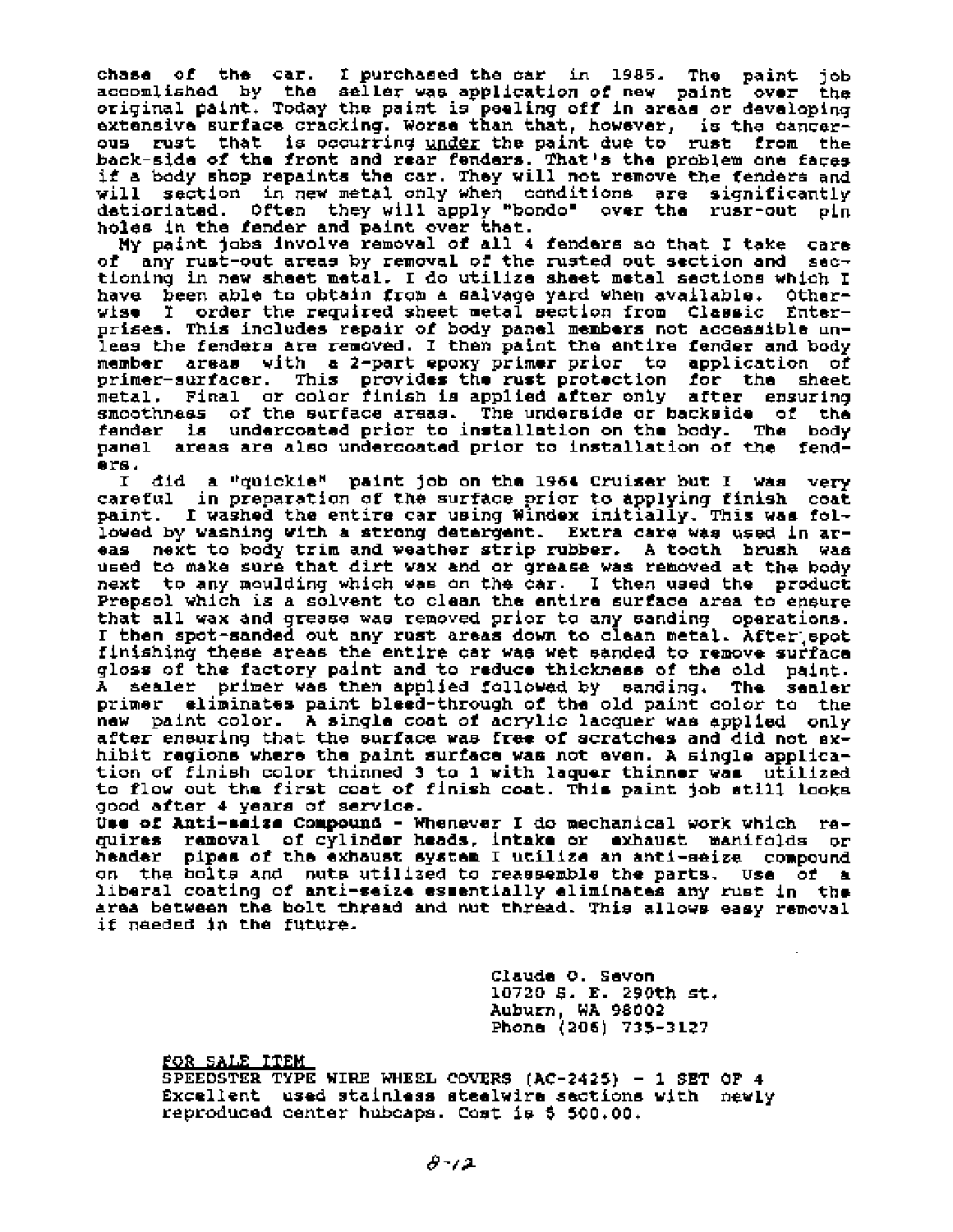